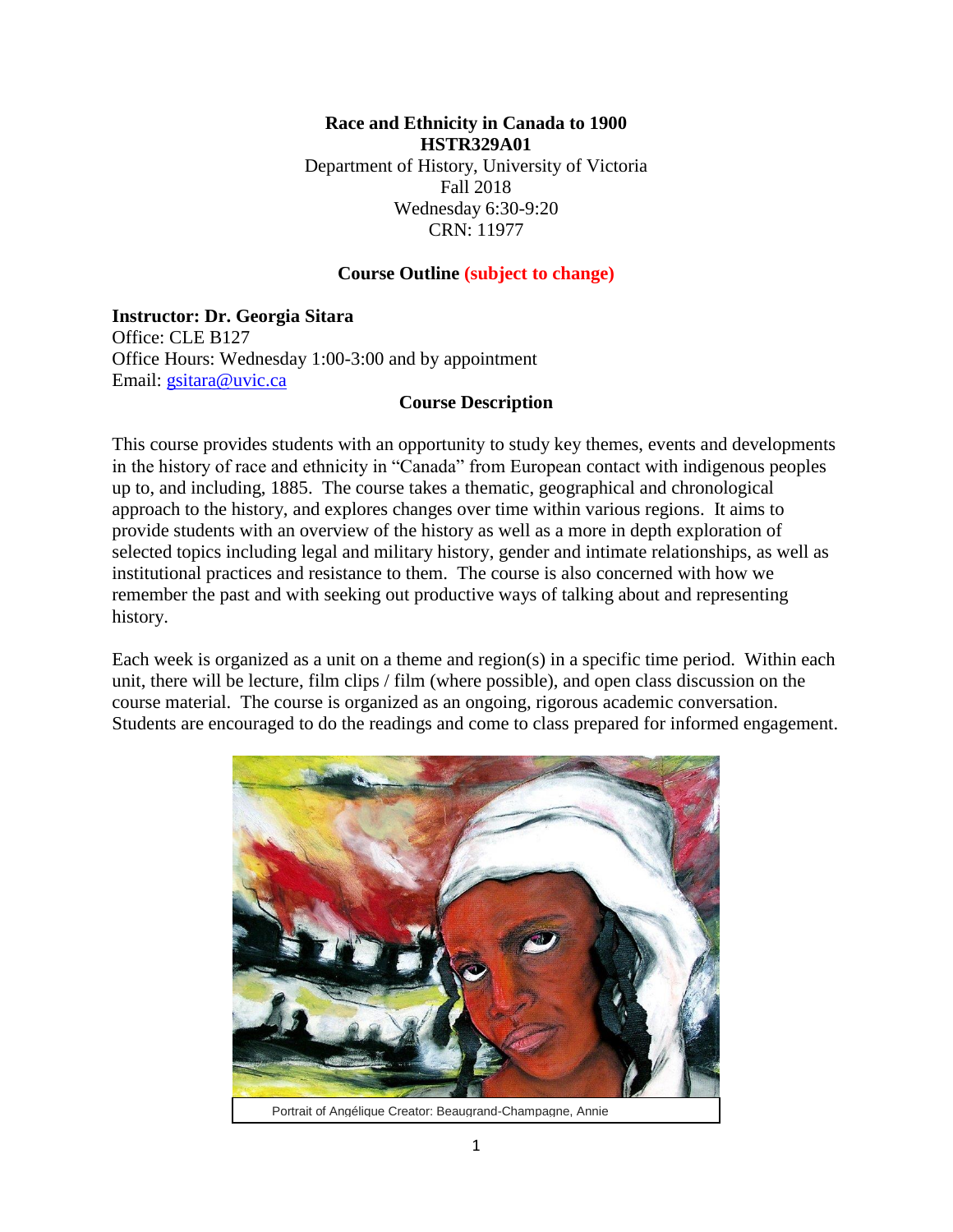#### **Course Readings**

Students are required to read one book for this course:

Afua Cooper, *The Hanging of Angélique: The Untold Story of Canadian Slavery and the Burning of Old Montreal* (Toronto: Harper Collins, 2006). This book is available for sale at the University of Victoria bookstore.

The rest of our course readings are available online through the U VIC Library website. Students must be signed into U VIC to access the readings. There are three ways to access these readings:

- A link to each text is provided below in the course schedule.
- The readings are accessible through the University of Victoria Libraries website: [http://www.uvic.ca/library/.](http://www.uvic.ca/library/) From the U VIC Libraries main page, select "course reserves" and then our course number HSTR329A01. The assigned readings are listed alphabetically by journal title and are accompanied by an electronic link to the whole text. If the link to a reading is not working, please contact the reserve desk at [250-721-](tel:250-721-8230) [8230](tel:250-721-8230) or email them at [reserve@uvic.ca](mailto:reserve@uvic.ca)
- Students can access the readings by copying and pasting each title individually through Summon, the main library search engine.

Please do the readings to maximize your learning and optimal success in this course.

#### **Course Assignments and Grade Distribution**

10% Attendance and Participation

- 15% Research Proposal due on **Wednesday October 3rd at the beginning of class**
- 20% Critical Reflection due on **Wednesday October 24 at the beginning of class**
- 25% Research Paper due on **Wednesday November 28 at the beginning of class**

30% Final Exam December Date set by the University

**10% Attendance and Participation:** Students are expected to attend every session having done all the readings and prepared for informed engagement with lecture, film and discussion.

**15% Research Proposal due on Wednesday October 3rd at the beginning of class:** The research paper assignment is an opportunity for students to research and write about a theme of their choice in the history of race and ethnicity in Canada to 1900. There are two components to the research paper assignment. Students are required to submit a research proposal and a working annotated bibliography. Your proposal should be 500-700 words (double spaced) and provide a clear description of the theme or focus of your research paper. What do you want to learn about? What questions do you want to answer? The bibliography should list a minimum of the *five* non-course-based academic secondary sources (books, book chapters, journal articles,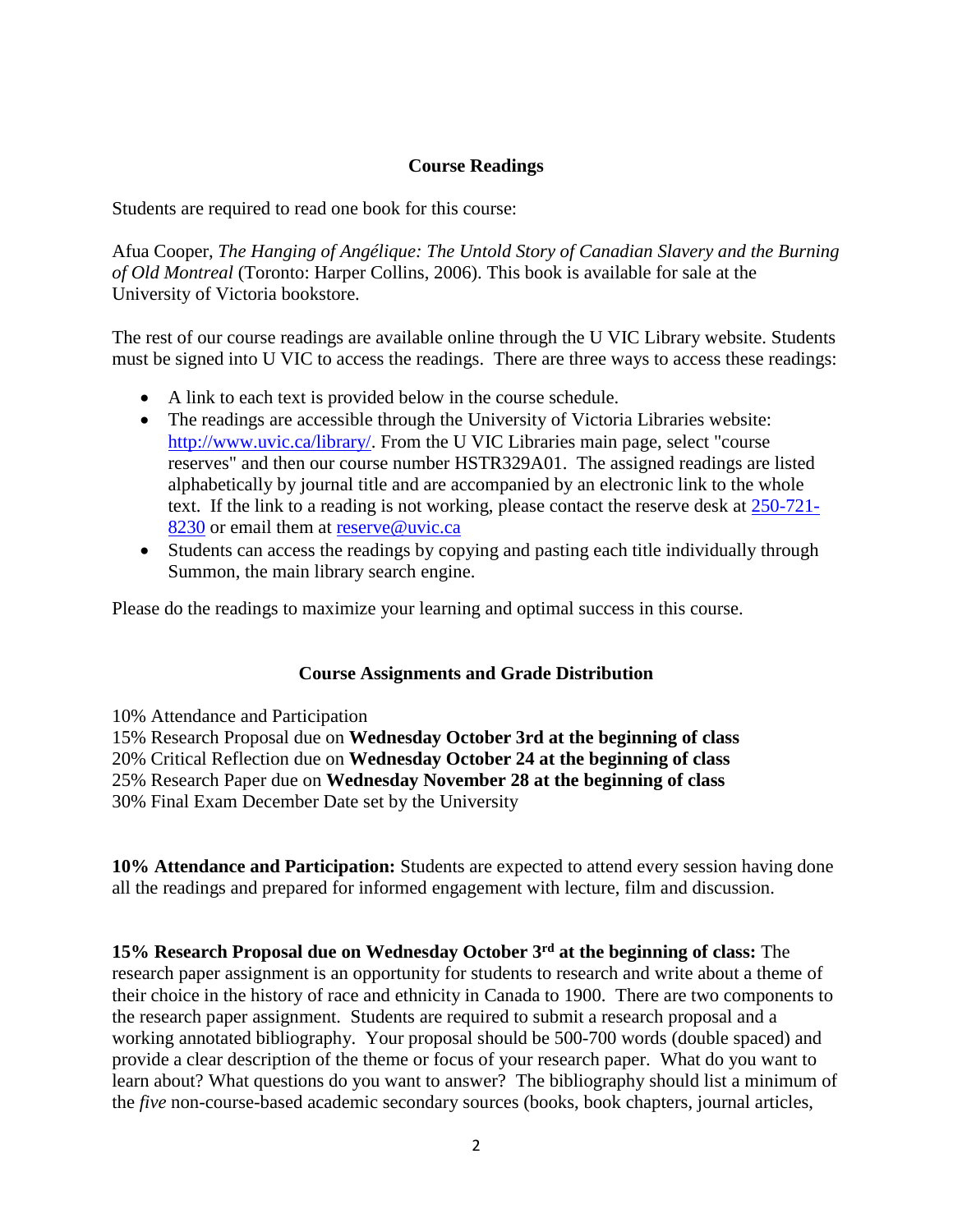etc.) and provide a short description of each title demonstrating how each will contribute to your research. For citations and bibliography, students are required to follow the History Department Style Guide:<https://www.uvic.ca/humanities/history/assets/docs/styleguide.pdf>

The proposal and bibliography will provide me with an opportunity to offer feedback and suggestions to strengthen your work. If you need help at any stage of your process, please send me an email and come see me. It would be my pleasure to help you find a topic, narrow down your topic, and find relevant sources.

Students are required to attach and resubmit their marked proposal and preliminary bibliography with their final research paper.

### **20% Critical Reflection due on Wednesday October 4 at the beginning of class**

Students are required to write 4-5 pages double spaced (1000-1250 words) on the book *The Hanging of Angélique* as well as on the material assigned for the week of October 17<sup>th</sup> on slavery in the Maritimes and the segregation of schools. What did you learn from each source? What is the argument and evidence presented by each author? Which arguments did you find most persuasive, and why? Students should include discussion of the films *Black Hands* and *Little Black School House* to strengthen their reflection.

Students need to provide a bibliography (using the History Department Style Guide: <https://www.uvic.ca/humanities/history/assets/docs/styleguide.pdf>) of all the sources they have consulted and considered in writing this assignment.

This is an assignment on the course material. It is an opportunity for students to write about, and get feedback on, their thinking on the required readings. It is meant to help students prepare to write an excellent final exam.

**25% Research Paper due Wednesday November 28th at the beginning of class:** The research paper should be 6-7 pages double spaced (1500-1750 words) and should contain a discussion of all the material that appears in your bibliography. You are welcome to use class materials in addition to your five non-course based academic and scholarly sources. For citations and bibliography, students are required to follow the History Department Style Guide: <https://www.uvic.ca/humanities/history/assets/docs/styleguide.pdf>

Students are required to attach and resubmit their marked proposal and preliminary bibliography with their final research paper.

**30% Final Exam date set by the University during the December exam period:** The exam will be composed of THREE essay style questions on course themes. Students will have lots of questions to choose from and will be required to draw on course readings, films and lectures to support their answers. Exam questions will be distributed and discussed on the last day of class, Wednesday December 5<sup>th</sup>.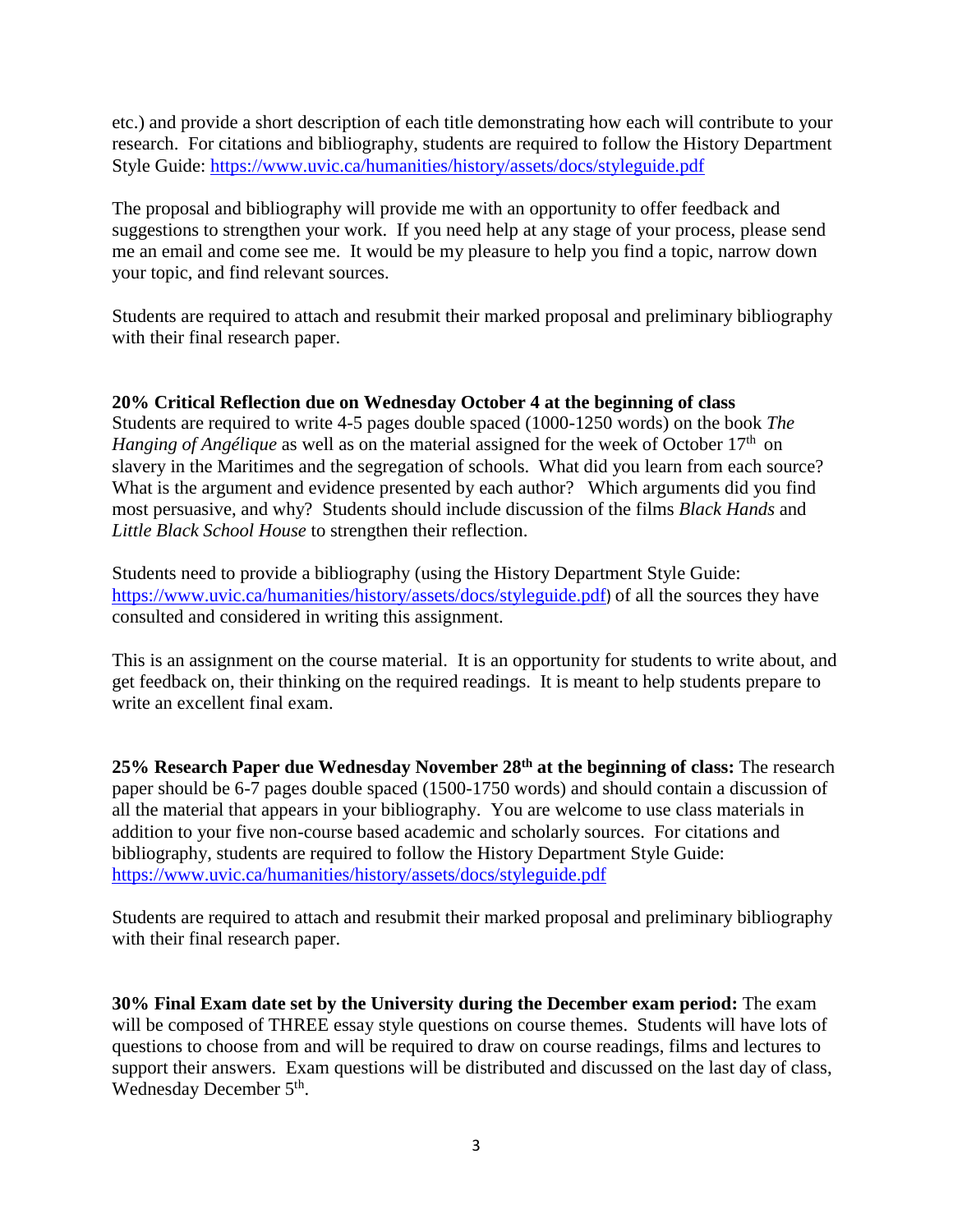# **How to Succeed in This Course**

- do the readings before you come to class
- bring your readings to class
- come to class and pay attention
- take notes during lecture, film and discussion
- review your notes
- ask questions in class, by email and in office hours when you need clarification
- do the work
- do your best
- ask for assistance and support (everyone struggles and resources are available to help)
- let me know how I can best support you

# **Course Schedule**

# **Wednesday September 5**

*Introduction and Welcome* In class film: *Start Hall: Race, the Floating Signifier*

### **Wednesday September 12**

*Knowledge, Power, Race and the Land* In class film excerpts from: *On Orientalism* & *Reel Injun*

- Laura Hurwitz & Shawn Bourque, "Settler Colonialism Primer," *Unsettling America: Decolonization in Theory and Practice* (June 2014): 1-11. <https://unsettlingamerica.wordpress.com/2014/06/06/settler-colonialism-primer/>
- Audra Simpson, Chapter Four "Ethnographic Refusal: Anthropological Need," *Mohawk Interruptus* (USA: Duke University Press, 2014): 95-114\* (This is the hardest reading of our term. Just do your best with it and we'll discuss it in class. Thank you.) <http://reader.dukeupress.edu.ezproxy.library.uvic.ca/mohawk-interruptus/110>

Students should start reading *The Hanging of Angélique*

### **Wednesday September 19**

*New France* In class film excerpts: *Kanata: Legacy of the Children of Aataentsic*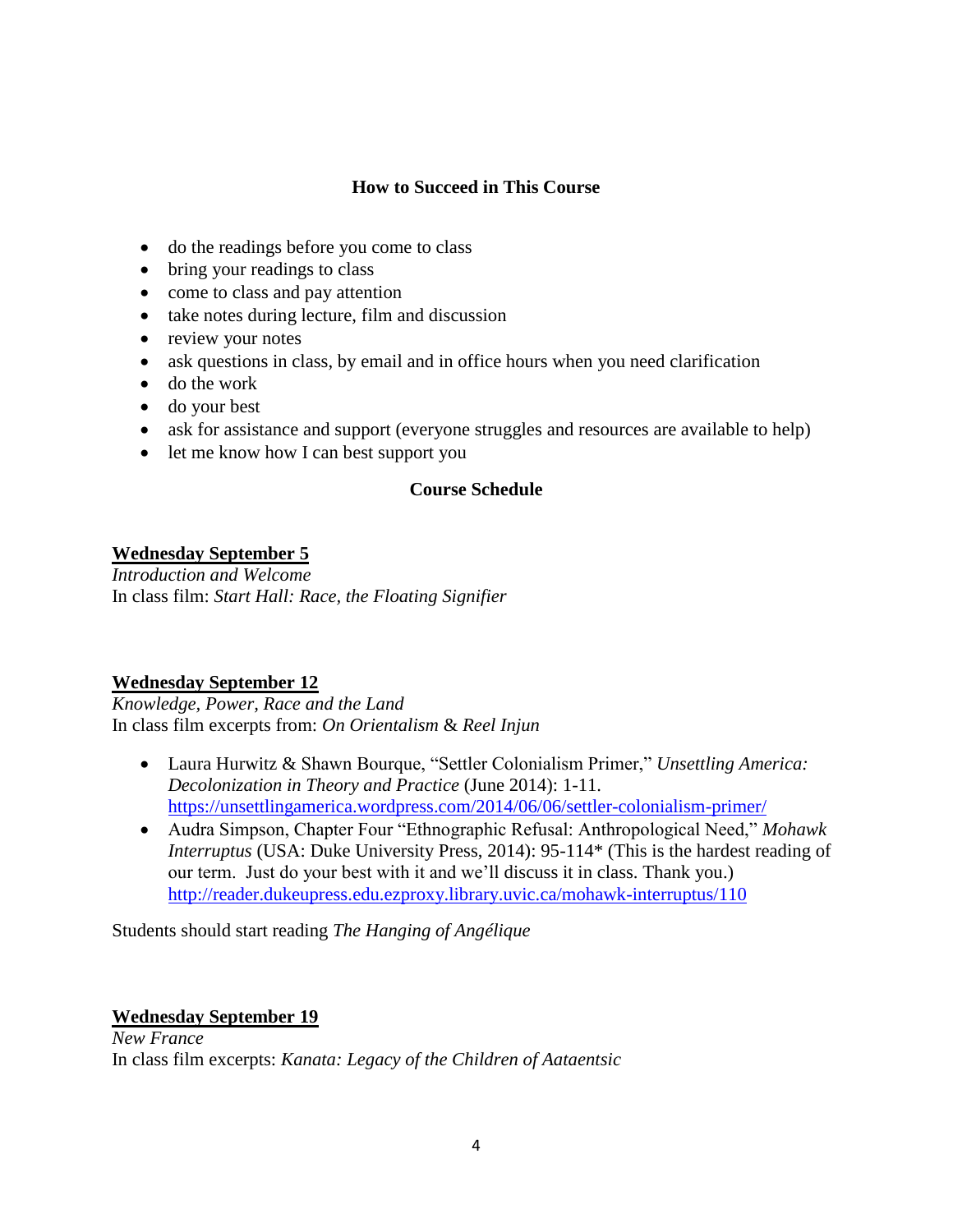- Allan Greer, Chapter 5, "New France," *Property and Dispossession: Natives, Empires and Land in Early Modern North America* (Cambridge: Cambridge University Press, 2018): 145-188. [https://www-cambridge-org.ezproxy.library.uvic.ca/core/services/aop](https://www-cambridge-org.ezproxy.library.uvic.ca/core/services/aop-cambridge-core/content/view/2D1A78D18628E4B4CDF26B2EFCF52547/9781316675908c5_p145-190_CBO.pdf/new_france.pdf)[cambridge](https://www-cambridge-org.ezproxy.library.uvic.ca/core/services/aop-cambridge-core/content/view/2D1A78D18628E4B4CDF26B2EFCF52547/9781316675908c5_p145-190_CBO.pdf/new_france.pdf)[core/content/view/2D1A78D18628E4B4CDF26B2EFCF52547/9781316675908c5\\_p145-](https://www-cambridge-org.ezproxy.library.uvic.ca/core/services/aop-cambridge-core/content/view/2D1A78D18628E4B4CDF26B2EFCF52547/9781316675908c5_p145-190_CBO.pdf/new_france.pdf) [190\\_CBO.pdf/new\\_france.pdf](https://www-cambridge-org.ezproxy.library.uvic.ca/core/services/aop-cambridge-core/content/view/2D1A78D18628E4B4CDF26B2EFCF52547/9781316675908c5_p145-190_CBO.pdf/new_france.pdf)
- Scott Manning Stevens, "The Historiography of New France and the Legacy of Iroquois Internationalism," *Comparative American Studies: An International Journal* 11.2 (June 2013): 148-165.
	- <http://dx.doi.org.ezproxy.library.uvic.ca/10.1179/1477570013Z.00000000037>
- Online film assigned as homework: *Kanehsatake: 270 Years of Resistance* [https://www.nfb.ca/film/kanehsatake\\_270\\_years\\_of\\_resistance/\](https://www.nfb.ca/film/kanehsatake_270_years_of_resistance/)

Students should continue reading *The Hanging of Angélique*

#### **Wednesday September 26**

*Slavery in New France* In class film: *Black Hands: The Trial of an Arsonist Slave*

 Afua Cooper, *The Hanging of Angélique: The Untold Story of Canadian Slavery and the Burning of Old Montreal* (Toronto: Harper Collins, 2006)

### **Wednesday October 3**

### **Research Proposal due at the beginning of class**

*British-Indigenous Relations on the Atlantic Coast*  In class film: *The Hector*

- William Wicken, Chapter Four, "Treaty Making in the 18th Century," in *Overview of the Eighteenth Century Treaties Signed Between the Mi'kmaq and Wuastukwik Peoples and the English Crown, 1693-1928.* Report Submitted to Land and Economy Royal Commission on Aboriginal Peoples (Ottawa:1996): pp 142-177 *[http://publications.gc.ca/collections/collection\\_2017/bcp-pco/Z1-1991-1-41-150-eng.pdf](http://publications.gc.ca/collections/collection_2017/bcp-pco/Z1-1991-1-41-150-eng.pdf)*
- Daniel N. Paul, "Scalp Proclamation of 1749" & "British Scalp Proclamations of 1749 & 1750" <http://www.danielnpaul.com/BritishScalpProclamation-1749.html>
- Online film assigned as homework: *Is the Crown At War with Us?* [https://www.nfb.ca/film/is\\_the\\_crown\\_at\\_war\\_with\\_us/](https://www.nfb.ca/film/is_the_crown_at_war_with_us/)

### **Wednesday October 10**

*The Fight between the French and British for Turtle Island, or the Seven Years War*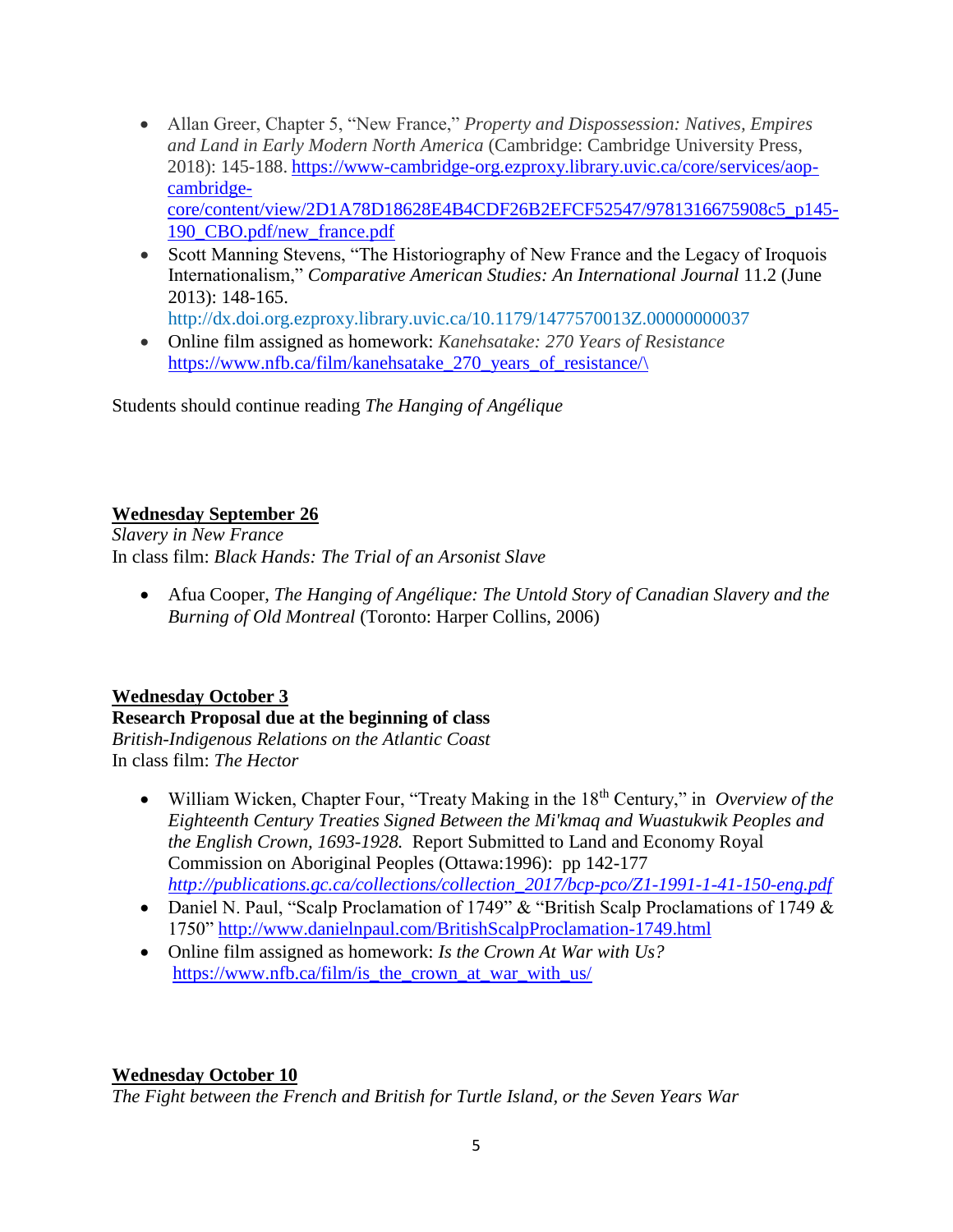In class film: *Expulsion: The Story of Acadia*

- John Mack Faragher, "'A Great and Noble Scheme': Thoughts on the Expulsion of the Acadians," *Acadiensis* 38.1 (Autumn 2006) <https://journals.lib.unb.ca/index.php/Acadiensis/article/view/5726/11196>
- Elizabeth Fenn, "Biological Warfare in Eighteenth-Century North America: Beyond Jeffery Amherst," *The Journal of American History* 86.4 (March 2000): 1552-1580. [http://web.b.ebscohost.com.ezproxy.library.uvic.ca/ehost/pdfviewer/pdfviewer?vid=17&s](http://web.b.ebscohost.com.ezproxy.library.uvic.ca/ehost/pdfviewer/pdfviewer?vid=17&sid=aaa08eaa-d82a-46b1-b6bc-b6f37918680f%40sessionmgr101) [id=aaa08eaa-d82a-46b1-b6bc-b6f37918680f%40sessionmgr101](http://web.b.ebscohost.com.ezproxy.library.uvic.ca/ehost/pdfviewer/pdfviewer?vid=17&sid=aaa08eaa-d82a-46b1-b6bc-b6f37918680f%40sessionmgr101)
- John Borrows, "Wampum at Niagara: The Royal Proclamation, Canadian Legal History, and Self-Government" in *Aboriginal and Treaty Rights in Canada: Essays on Law, Equity, and Respect for Difference* (edited by Michael Asch Vancouver: UBC Press, 1997): 1-10. <https://www.sfu.ca/~palys/Borrows-WampumAtNiagara.pdf>

# **Wednesday October 17**

*Loyalist Resettlement of the Lands now known as Nova Scotia and Ontario* In class film: *Little Black School House*

- Victoria Freeman, "Toronto Has No History!' Indigeneity, Settler Colonialism, and Historical Memory in Canada's Largest City," *Urban History Review / Revue d'histoire urbaine* 38.2 (Spring 2010): 21-35. [https://search-proquest-com.ezproxy.library.uvic.ca/docview/216510498?pq](https://search-proquest-com.ezproxy.library.uvic.ca/docview/216510498?pq-origsite=summon&accountid=14846)[origsite=summon&accountid=14846](https://search-proquest-com.ezproxy.library.uvic.ca/docview/216510498?pq-origsite=summon&accountid=14846)
- Harvey Amani Whitfield, "The Struggle over Slavery in the Maritime Colonies," *Acadiensis* 41.2 (Summer / Autumn 2012): 17-44. [http://www.jstor.org.ezproxy.library.uvic.ca/stable/pdf/41803349.pdf?refreqid=excelsior](http://www.jstor.org.ezproxy.library.uvic.ca/stable/pdf/41803349.pdf?refreqid=excelsior%3Acc9850c1f95a8e86cbcb87f50bc878f8) [%3Acc9850c1f95a8e86cbcb87f50bc878f8](http://www.jstor.org.ezproxy.library.uvic.ca/stable/pdf/41803349.pdf?refreqid=excelsior%3Acc9850c1f95a8e86cbcb87f50bc878f8)
- Kristin McLaren, "'We had no desire to be set apart': Forced Segregation of Black Students in Canada West Public Schools and Myths of British Egalitarianism," *Historie sociale / Social History* 37.73 (2004): 27-50. <http://hssh.journals.yorku.ca/index.php/hssh/article/view/4373/3571>

# **Wednesday October 24**

# **Critical Reflection due at the beginning of the class**

*The Beothuk* In class film: *Stealing Mary*

> Warren Cariou," Indigenous Rights and the Doomed Indian," *European Romantic Review* 27.3 (2016): 309-318. [http://www-tandfonline](http://www-tandfonline-com.ezproxy.library.uvic.ca/doi/pdf/10.1080/10509585.2016.1163784?needAccess=true)[com.ezproxy.library.uvic.ca/doi/pdf/10.1080/10509585.2016.1163784?needAccess=true](http://www-tandfonline-com.ezproxy.library.uvic.ca/doi/pdf/10.1080/10509585.2016.1163784?needAccess=true)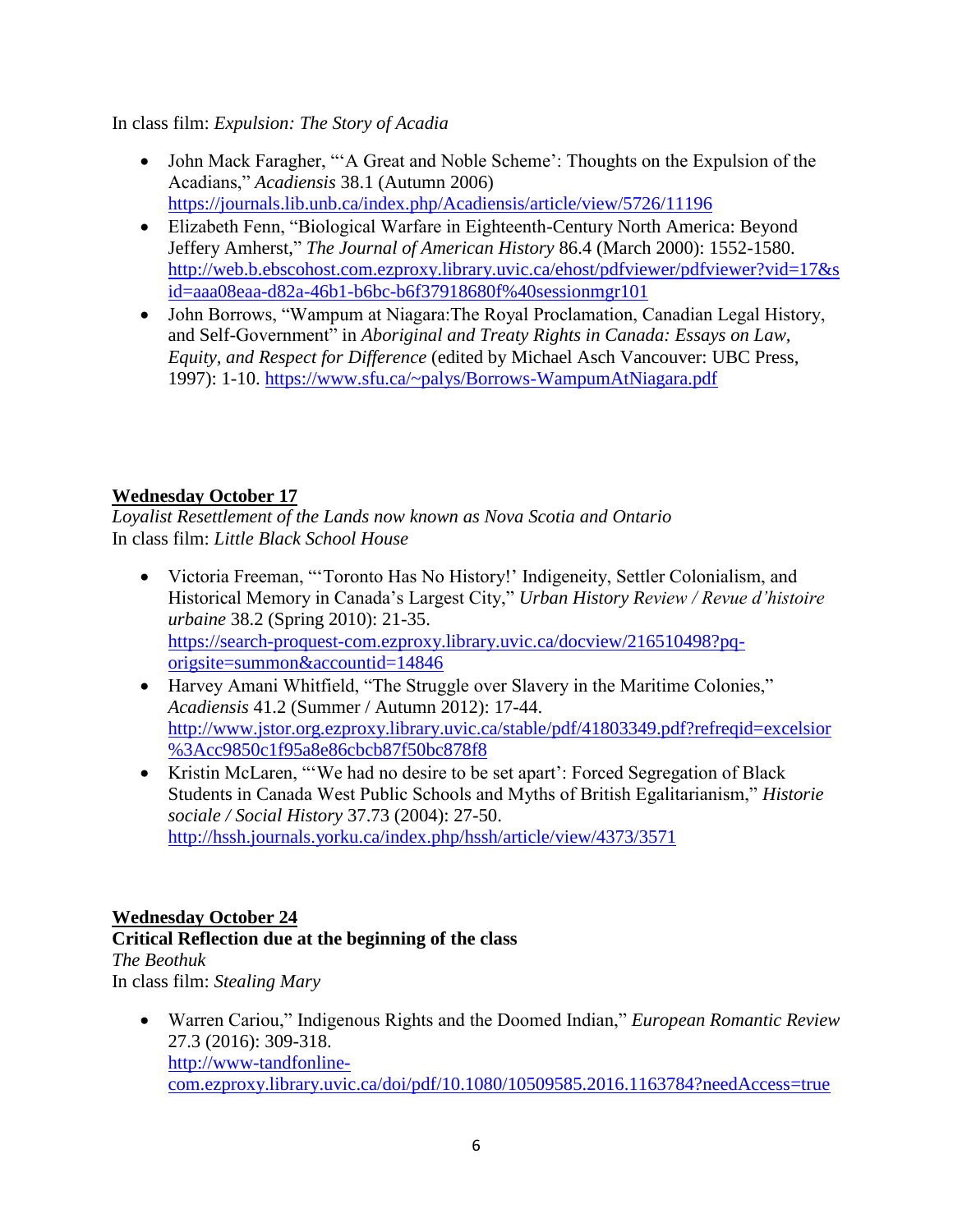- Ingeborg Marshall, "A History and Ethnography of the Beothuk," Newfoundland: Beothuk Institute, 1996):<http://www.beothukinstitute.ca/history/>
- Fiona Polack, "Reading Shanawdithit's Drawings: Transcultural Texts in the North American Colonial World," *Journal of Colonialism and Colonial History* 14.3 (Winter 2013): <http://muse.jhu.edu.ezproxy.library.uvic.ca/article/524452>

# **Wednesday October 31**

*Historicizing Whiteness* In class film: *Death or Canada*

- Corrie Scott, "How French Canadians became White Folks, or Doing Things with Race in Quebec," *Ethnic and Racial Studies* 39.7 (2016): 1280-1297. [http://www-tandfonline](http://www-tandfonline-com.ezproxy.library.uvic.ca/doi/pdf/10.1080/01419870.2015.1103880?needAccess=true)[com.ezproxy.library.uvic.ca/doi/pdf/10.1080/01419870.2015.1103880?needAccess=true](http://www-tandfonline-com.ezproxy.library.uvic.ca/doi/pdf/10.1080/01419870.2015.1103880?needAccess=true)
- Scott W. See, "An Unprecedented Influx: Nativism and Irish Famine Immigration to Canada," *The American Review of Canadian Studies* 30.4 (Winter 2000): 429-453. [https://search-proquest-com.ezproxy.library.uvic.ca/docview/213999197?pq](https://search-proquest-com.ezproxy.library.uvic.ca/docview/213999197?pq-origsite=summon&accountid=14846)[origsite=summon&accountid=14846](https://search-proquest-com.ezproxy.library.uvic.ca/docview/213999197?pq-origsite=summon&accountid=14846)
- Michael Kenneally, "Irish Immigration to Nineteenth-Century Canada: Alternative Narratives," *Canadian Issues* (Fall 2005): 38-40. [https://search-proquest](https://search-proquest-com.ezproxy.library.uvic.ca/docview/208678761/fulltext/C70F6DAEE4A04E11PQ/1?accountid=14846)[com.ezproxy.library.uvic.ca/docview/208678761/fulltext/C70F6DAEE4A04E11PQ/1?ac](https://search-proquest-com.ezproxy.library.uvic.ca/docview/208678761/fulltext/C70F6DAEE4A04E11PQ/1?accountid=14846) [countid=14846](https://search-proquest-com.ezproxy.library.uvic.ca/docview/208678761/fulltext/C70F6DAEE4A04E11PQ/1?accountid=14846)

#### **Wednesday November 7**  *From Fur Trade to Colony: Red River* In class film: *Mistress Madeleine*

- Sylvia Van Kirk, "From 'Marrying-In' to 'Marrying Out': Changing Patterns of Aboriginal / Non-Aboriginal Marriage in Colonial Canada," *Frontiers* 23.3 (2002): 1-11. <http://muse.jhu.edu.ezproxy.library.uvic.ca/article/40617/pdf>
- Sharron A. Fitzgerald & Alicja Muszynski, "Negotiating Female Morality: Place, Ideology and Agency in the Red River Colony," *Women's History Review* 16.5 (2007): 661-680. [http://www-tandfonline](http://www-tandfonline-com.ezproxy.library.uvic.ca/doi/pdf/10.1080/09612020701447624?needAccess=true)[com.ezproxy.library.uvic.ca/doi/pdf/10.1080/09612020701447624?needAccess=true](http://www-tandfonline-com.ezproxy.library.uvic.ca/doi/pdf/10.1080/09612020701447624?needAccess=true)
- Michael Hughes, "Within the Grasp of the Law: Land, Legitimacy, and the Racialization of the Métis, 1815-1821," *Ethnohistory* 63.3 (July 2016): 519-540. [Within the Grasp of the Law](http://lg5jh7pa3n.search.serialssolutions.com/?ctx_ver=Z39.88-2004&ctx_enc=info%3Aofi%2Fenc%3AUTF-8&rfr_id=info%3Asid%2Fsummon.serialssolutions.com&rft_val_fmt=info%3Aofi%2Ffmt%3Akev%3Amtx%3Ajournal&rft.genre=article&rft.atitle=Within+the+grasp+of+company+law%3A+land%2C+legitimacy%2C+and+the+racialization+of+the+Metis%2C+1815-1821&rft.jtitle=Ethnohistory&rft.au=Hughes%2C+Michael&rft.date=2016-07-01&rft.pub=Duke+University+Press&rft.issn=0014-1801&rft.eissn=1527-5477&rft.volume=63&rft.issue=3&rft.spage=519&rft_id=info:doi/10.1215%2F00141801-3496811&rft.externalDBID=BKMMT&rft.externalDocID=459889185¶mdict=en-US)

# **Wednesday November 14 Reading Break No class**

**Wednesday November 21** *Numbered Treaties and the So-Called North-West Rebellion*